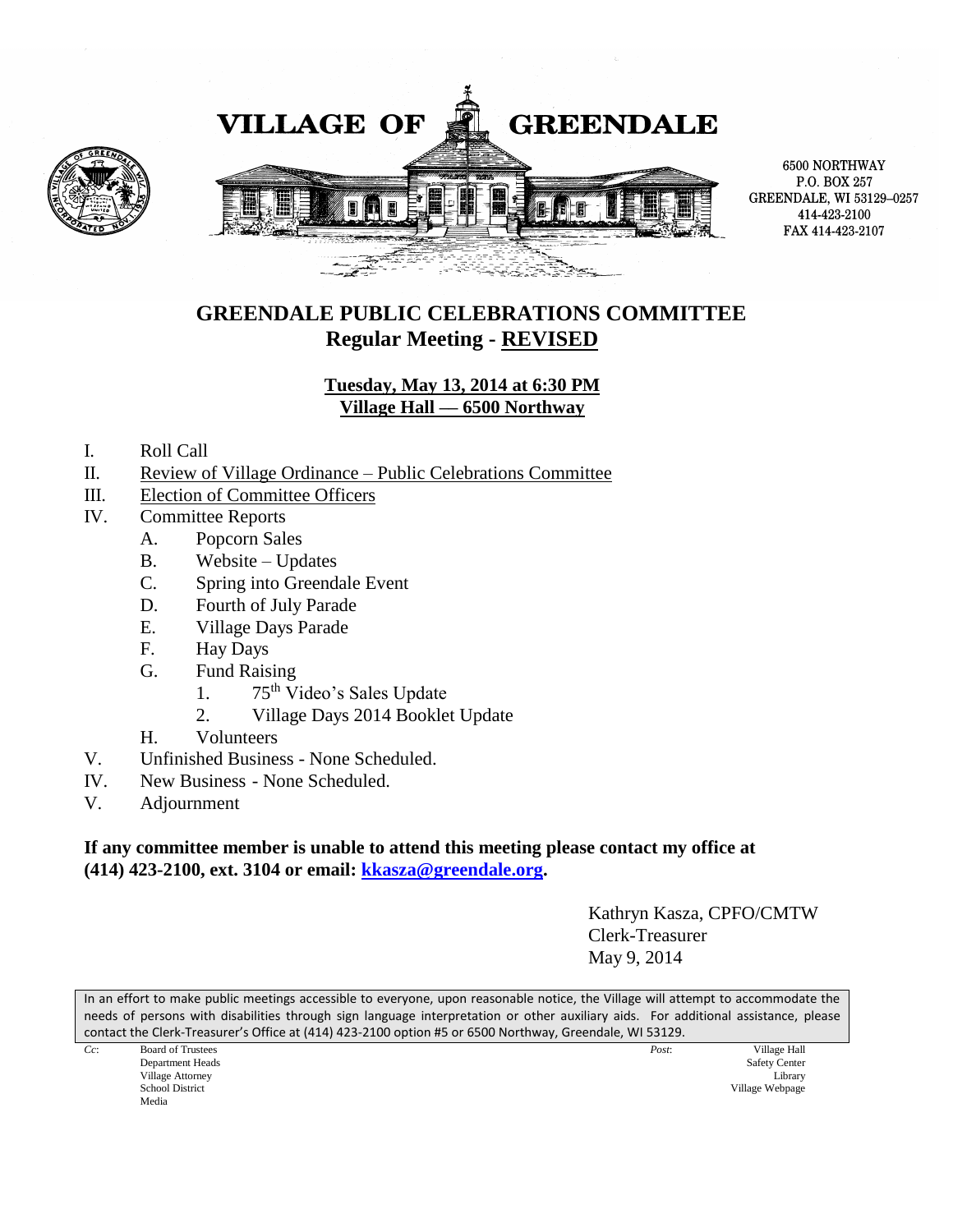*Village of Greendale, WI Friday, May 9, 2014*

# Chapter 1. GENERAL GOVERNMENT

# Article III. Boards, Commissions and Committees

## 1.39. Public Celebrations Committee.

### **[Amended 6-1-1999 by Ord. No. 767; 11-1-2005 by Ord. No. 823]**

- (1) Composition. The Public Celebrations Committee shall consist of such members as shall be appointed by the Village President. The appointment shall be made for one year commencing the first Tuesday of October and ending the first Tuesday of October in the following year.
- (2) Officers. The Village President shall appoint a Chairperson. The Committee shall annually elect from its members persons to serve as Vice Chairperson, Secretary and Treasurer.
- (3) Committees. There shall be appointed to operate under the supervision and direction of the Public Celebrations Committee such general committees as deemed advisable.
- (4) Powers and duties. The Public Celebrations Committee shall be responsible for arranging, planning, organizing, coordinating, and reviewing all Village holidays and public celebrations, including but not limited to the Garden Gazers walking tour, Fourth of July, Village Days, the Halloween parade, the Village holiday tree lighting ceremony, Winterfest and such other celebrations and matters as may be referred by the Village Board. The Committee shall review said celebrations' use of public property and forward a recommendation to the Board of Trustees for the use of said public property.
	- (a) The Committee shall maintain the gazebo sign up-to-date.
	- (b) The Public Celebrations Committee shall seek private and corporate sponsorships/donations to offset the costs of conducting said celebrations. All such sponsorships/donations shall be made to the Village of Greendale and accounted for by the Village Clerk-Treasurer. Any and all sponsorships/donations shall only be used in the manner approved by the Village to offset the costs of conducting public celebrations.
	- (c) The Village Board retains the ultimate power to approve all celebrations in their final form.
- (5) Officers and committees to be agents of the Village. All celebrations shall be under the auspices and responsibility of the Village, and the Committee members and workers shall be considered agents of the Village for purposes of liability insurance. However, any individuals/groups participating in a public celebration as defined in Subsection **(4)** shall be required to provide the Village with evidence of insurance coverage naming the Village as an additional insured with limits to be determined by the Village Clerk-Treasurer.